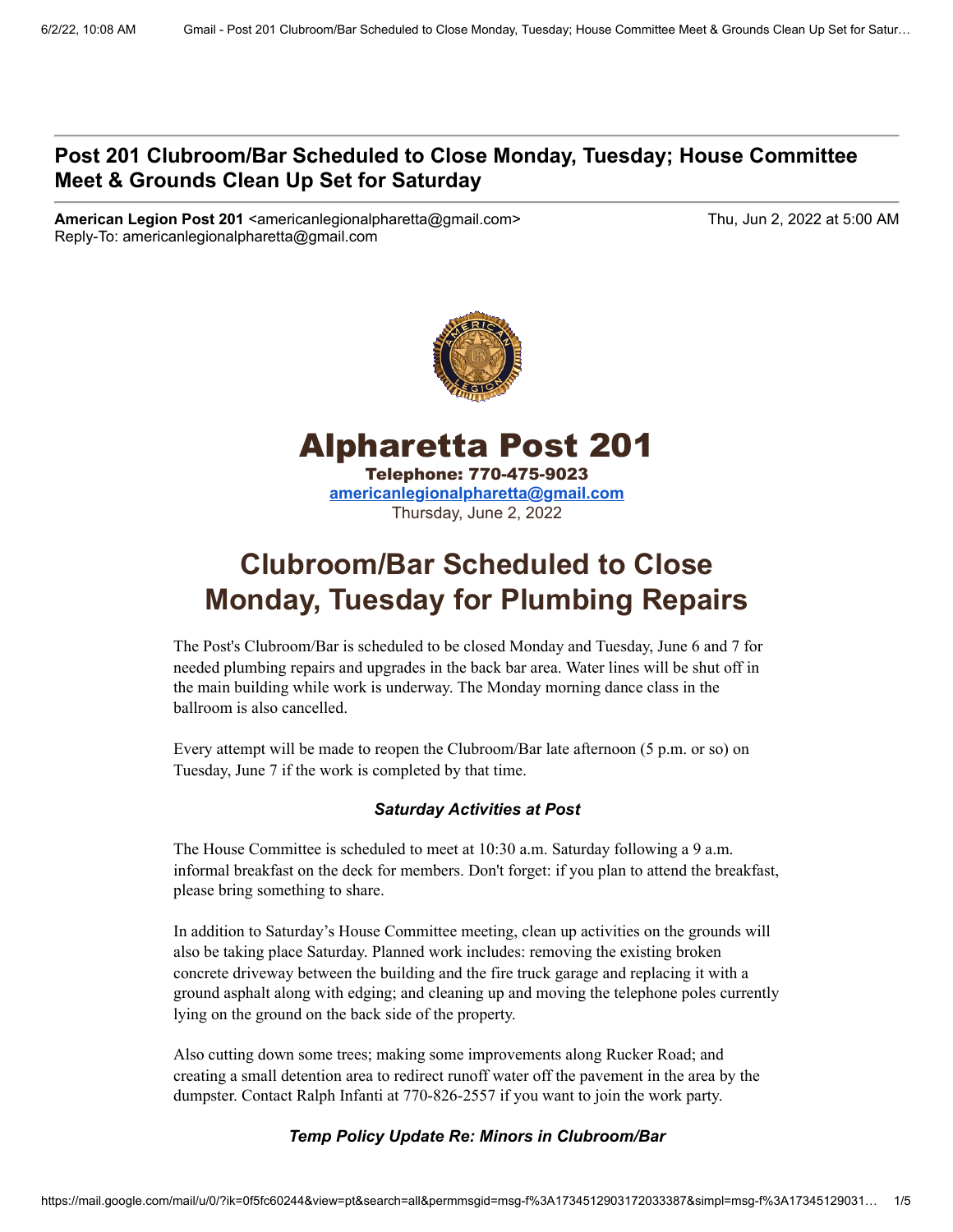6/2/22, 10:08 AM Gmail - Post 201 Clubroom/Bar Scheduled to Close Monday, Tuesday; House Committee Meet & Grounds Clean Up Set for Satur…

A temporary change has been made to the Clubroom/Bar policy and procedure guidelines to formalize the ongoing practice of permitting persons under the age of 21 (minors by Post definition) to be in that portion of the building.

In general terms, individuals who are on Active Duty and are between the ages of 17 to 20 may be in the Club Room, but may not be served alcohol. Individuals who are not on active duty and who are not yet 21-years-old, may be in the Clubroom as long as a specific set of guidelines are met including: must be accompanied by a parent or guardian; may not be served alcohol or sit at the bar; may not play the COAM machines or sit at COAM machines; may not be in the Club Room after 10 p.m.; and, parent or guardian will be responsible for the individual's behavior and conduct.

According to recently elected Judge Advocate Alan Dudley, "This temporary change would remain in place until the membership is able to vote on proposed changes to the existing Code of Conduct" which would be presented at the June general membership meeting and voted on at the July meeting. [Click here to read the specific notification document.](https://r20.rs6.net/tn.jsp?f=001sQ7RC9pD5f2ITD_gRmZKGct97EoJ-dXiIZOS2-pSfxSDEWOrKIOU4KrMQoSO_Nabwrt7xlbqXg-hmztDOpqiSInSFK5hTd-yk2jZjso3vYsgrKPOrqUPq4sisPDcL25hkzjRBvGyfE7-OHAk6DkhHDqkBI2mlGnqCbJ-CHwLAdEVMD_jbC5_M726YEI8H5KC&c=EfJKlhuR-FV7VjmsM6ggHqEBOPMmNFXrWE2oegmmyXJ-crw7sz4gEA==&ch=nQPOw-BAgqX3EvX6J2ubv_8n9nPfsXz8t6y2LD_qrKuWPpBNWu8keA==)

### *Whiskey, Cigar Night Update & Photo Link*

Twenty-four members and friends (including seven who showed up without reversations) participated in the Friday, May 13 Whiskey and Cigar Night. According to Bar Manager DiAna Casale, the Post cleared approximately \$900 after all expenses. [Click here to see](https://r20.rs6.net/tn.jsp?f=001sQ7RC9pD5f2ITD_gRmZKGct97EoJ-dXiIZOS2-pSfxSDEWOrKIOU4KrMQoSO_Nabmt2VfurPokdihDAhKue0BpQhChFveAOciHsRf7t9znWoqcxACxH6mRgEl54Ux90KRDJ2cF48lDd9LgDMsdshLT7V7KrLDcApqSAKXWmIDhU=&c=EfJKlhuR-FV7VjmsM6ggHqEBOPMmNFXrWE2oegmmyXJ-crw7sz4gEA==&ch=nQPOw-BAgqX3EvX6J2ubv_8n9nPfsXz8t6y2LD_qrKuWPpBNWu8keA==) some photos shot during the evening. No date has been set yet for the next one, but it is on the 'to do' planning list.

## **Eight Win \$1,000 Scholarships from Post Organizations**

 $\sim$   $\sim$   $\sim$ 

Eight high school seniors are each being awarded \$1,000 scholarships from organizations that comprise the Post 201 family, including two young people who won both a Legion and an Auxiliary scholarship.

The winners, their high schools, and colleges they will attend follow:

**Legion winners:** Dylan Ryoul, Jefferson HS, Georgia Southern; Anthony Fiorenza, Lassiter HS, Grove City College; Emma Turner, North Forsyth HS, University of North Georgia; and, Laura Watkins, Cambridge HS, University of North Georgia.

**Auxiliary winners:** Dylan Ryoul, Jefferson HS, Georgia Southern; Emma Turner, North Forsyth HS, University of North Georgia; and AJ Gill, Milton HS, University of Tennessee.

**SAL winners:** Trent Bell, West Forsyth HS, Georgia Tech; Andrew Wideman, Pope HS, Gwinnett Tech Institute; and Brian Garmon II, West Forsyth HS, Georgia State University.

 $\sim$   $\sim$   $\sim$ 

# **Upcoming Post 201 & Other Veterans Related Activities**

*(as of publication deadline)*

**Saturday, June 4, 10:30 a.m. House Committee Meeting** which follows an informal 9 a.m. or so breakfast on the deck. Bring something to share at breakfast.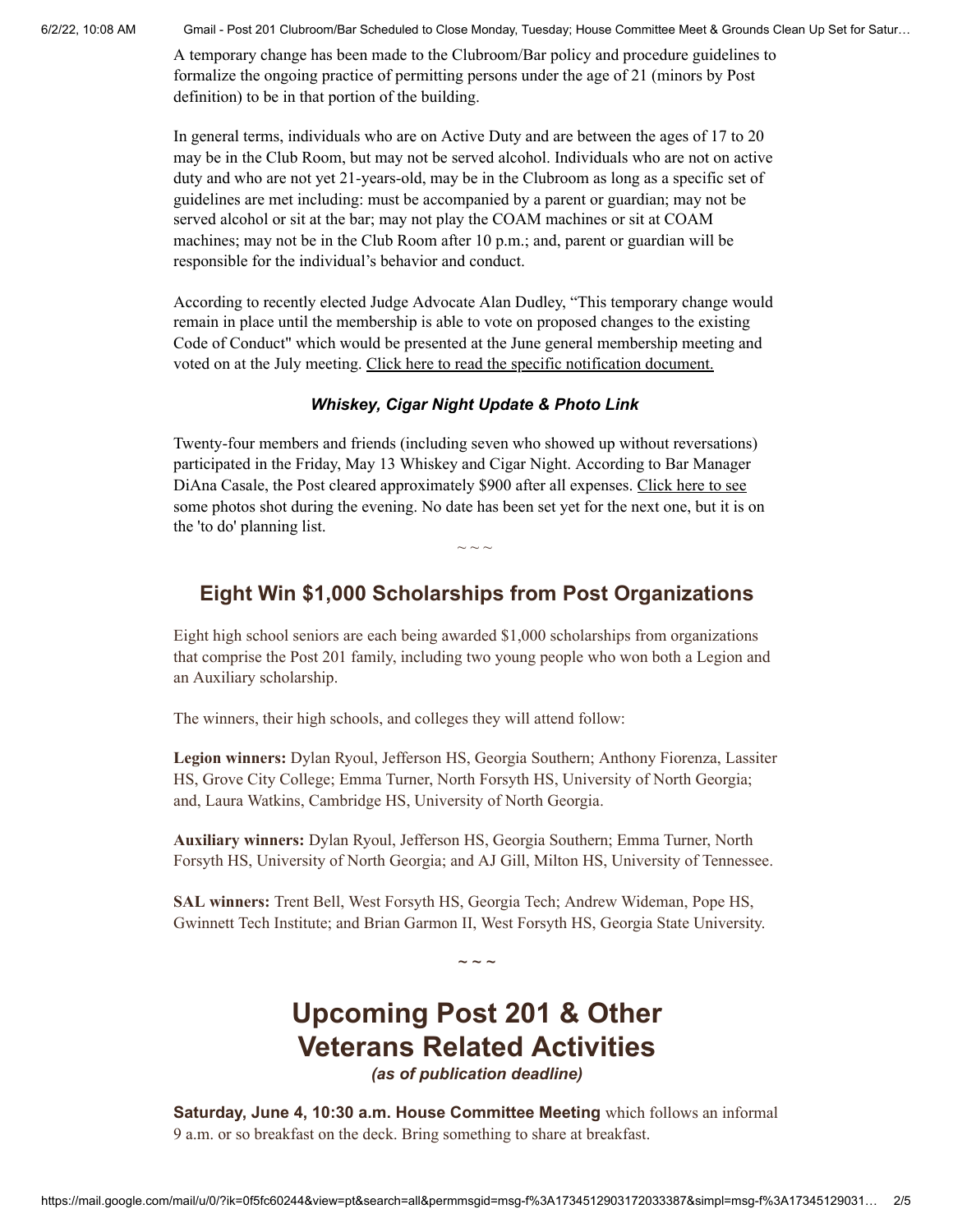6/2/22, 10:08 AM Gmail - Post 201 Clubroom/Bar Scheduled to Close Monday, Tuesday; House Committee Meet & Grounds Clean Up Set for Satur…

**Saturday, June 4, 11:30 a.m., Military Officers Association of America-North Georgia Chapter** Summer picnic and May/June meeting. Mary Alice Park on Lake Lanier in Cumming. Bring all the goodies that you want to eat or drink. After a short business meeting, it will be time to enjoy each others company while eating, playing games, etc. The Pavilion is reserved for MOAA for the entire day so feel free to bring a swimsuit and enjoy the entire park for as long as you and your family wish. For more info contact Tom Billings, [tombill03@comcast.net](mailto:tombill03@comcast.net) .

#### **Monday & Tuesday, June 6 & 7. The Post Clubroom/Bar Closed.**

**Wednesday, June 8, 4:30 p. m. to 7 p.m. Foodtruck Wednesday.** Philly Creations & Not As Famous Cookie Co. Sponsored by the Alpharetta Aviators. Visit their websites or Facebook pages for more information on each truck. Facebook - <https://www.facebook.com/phillycreationsllc> Website - <https://phillycreations.com/> Facebook - <https://www.facebook.com/notasfamous> Website - <https://www.notasfamous.com/>

**Saturday, June 11, 10 a.m., Women Veterans Day at The Veterans Memorial Walk**, Newtown Park, Johns Creek, sponsored by the Johns Creek Veterans Association. For more information contact Janice Hiers, *[ltcoljaniced@gmail.com](mailto:ltcoljaniced@gmail.com)*.

**Tuesday, June 14, All Day. Life Line Screening** at the Post. Five screenings for \$149. For more information and to make reservations call toll free 1-800-679-5192 or visit [www.LLSA.SOCIAL/HS](https://r20.rs6.net/tn.jsp?f=001sQ7RC9pD5f2ITD_gRmZKGct97EoJ-dXiIZOS2-pSfxSDEWOrKIOU4KrMQoSO_NabUqa6KG_Vdgf8cujrJHWG1nRnK2YSgZsGQgETmE5sqWn06cTaFspei0Lh2C0NscfEYo0YK3iXPRqrogEvpUQLoSqG7QqvKhegiE1Pu6Xl0APChMnxyqkn8srL7ZL2aGul71YKkQeKT3w=&c=EfJKlhuR-FV7VjmsM6ggHqEBOPMmNFXrWE2oegmmyXJ-crw7sz4gEA==&ch=nQPOw-BAgqX3EvX6J2ubv_8n9nPfsXz8t6y2LD_qrKuWPpBNWu8keA==) .

**Tuesday, June 14, 7 p.m., Executive Committee Meeting.**

**Wednesday, June16, 4:30 p.m. to 7p.m. Foodtruck Wednesday.** Spice the Americas and Fruity Ice Treats. Sponsored by the Alpharetta Aviators.

**Thursday, June 16, 7 p.m., Order of the Purple Heart.** (Meets 3rd Thursday of every month).

**Friday, June 17, 13th Annual 1SG John D. Blair Memorial Golf Tournament**, Calhoun Elks Golf and Country Club, [143 Craigtown Rd](https://www.google.com/maps/search/143+Craigtown+Rd?entry=gmail&source=g)., Calhoun 30701. Sponsored by Paul Gwin Post 47 SAL, Calhoun 30703. Registration 10 a.m.; 12 noon start. \$100 per player - four person teams. For more information call: Jay Jones, 706-879-1235; Tony Holsomback, 706-263-0768; or Post 47, 706-629-6975.

**Saturday, June 18, 7:30 p.m., Karaoke Night in the Clubroom.**

**Tuesday, June 21. General Primary Runoff. Clubroom/Bar Closed until 7 p.m.,**

**Tuesday, June 21, 7 p.m., General Membership Meeting.** *(Note: Voting in Ballroom may require a change in general membership meeting date or location.)*

**Monday, June 27, 7 p.m., VFW Post 12002.** (Meets 4th Monday of every month. For more information contact Ron Cowan, 404-509-1700, [roncowan@bellsouth.net](mailto:roncowan@bellsouth.net) or Jim Davis, 770-235-4858, [jim.davis@comcast.net](mailto:jim.davis@comcast.net).)

## **SAVE THE DATE Post 201's 75th Anniversary "Black Tie" Gala Saturday Evening, Nov. 12, 2022**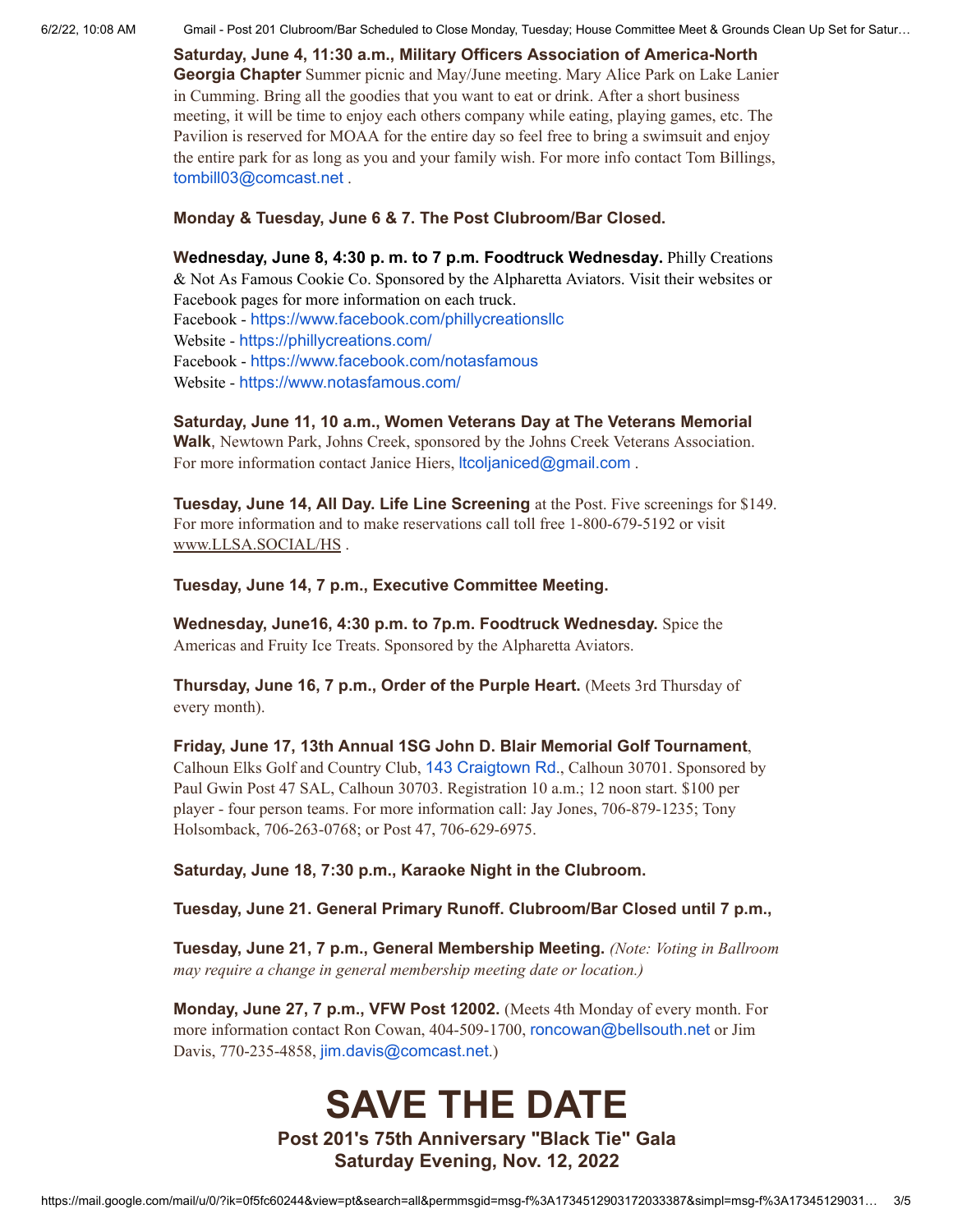# # # # #

## *Club 201 Dance Schedule*

**Thursday, June 2, Dance Focus Group.** 7:30 p.m. to 8:15 p.m., "Hustle" lesson, instructor Elizabeth Woods. 8:15 to 9 p.m., "Cha Cha" lesson, instructor Elizabeth Williams. \$10 for one class, \$15 for two classes.

#### **Friday, June 3, No Friday Morning Dance Class**

**Friday, June 3, 8:30 p.m. to 11:30 p.m. "Swustle Night"** with DJ Rich Kopels. 7:30 p.m. to 8:30 p.m., Beginning "Hustle" dance lesson with instructors Mark and Elizabeth Williams; Intermediate "Hustle" dance lesson with guest instructor Michael Kiehm. \$12 cash or credit card at the door.

**Saturday, June 4, 3 p.m. to 5 p.m. West Coast Swing Workshop** with Michael Kiehm. \$30 for workshop.

**Saturday, June 4, 8:30 p.m. to 11:30 p.m., "Ballroom Mix"** with DJ Ron Glickman. 7:30 p.m. to 8:30 p.m., Beginning "Cha Cha" dance lesson with instructors Mark and Elizabeth Williams; Intermediate "Cha Cha" dance lesson with instructor Michael Kiehm. \$12 cash or credit card at the door.

**Sunday, June 5, West Coast Swing at Club 201.** 6 p.m. to 6:45 p.m., Levels I and II dance lessons; 6:45 p.m. to 7:30 p.m., Combined levels class with guest instructor Michael Kiehm. 7:30 p.m. to 10 p.m. DJ Chris Powderly playing only the best West Coast Swing music.

#### **Monday, June 6, No Line Dancing Class. Post Closed.**

**Wednesday, June 8, Line Dancing** with instructor Nancy Anthony. 7 p.m. to 8 p.m., Line Dance Class. 8 p.m. to 9:30 p.m., Open Line Dancing. \$10 cash at the door.

Visit both **[www.club201dance.com](https://r20.rs6.net/tn.jsp?f=001sQ7RC9pD5f2ITD_gRmZKGct97EoJ-dXiIZOS2-pSfxSDEWOrKIOU4OOJQoL_5X_8y6zn0HCyTiuux9F_qEvFdEZm-shl1Cp7pi8ZMY9kM7eKrMNOvkmjOsLug83O0BVyjQLVx55-3hewp0OBSBWQS94-64bTSFc7FwFoeGmPznWQ6OHwdovWzbaQsx9JhcOK4WChYDkBFTNF61Y3OqQyMg==&c=EfJKlhuR-FV7VjmsM6ggHqEBOPMmNFXrWE2oegmmyXJ-crw7sz4gEA==&ch=nQPOw-BAgqX3EvX6J2ubv_8n9nPfsXz8t6y2LD_qrKuWPpBNWu8keA==)** and the **[Club 201 Dance FaceBook Page](https://r20.rs6.net/tn.jsp?f=001sQ7RC9pD5f2ITD_gRmZKGct97EoJ-dXiIZOS2-pSfxSDEWOrKIOU4D07y-HcosAaXfKpql7EHV5CXjYz075flQ63m4v-JFsPEcWE9304fh5tQRPUKtNOsGatXjwr2MPhjEtqdSIgfCgwmmrXcveVz8D6dpq5cBCCyZ5debLHEEU=&c=EfJKlhuR-FV7VjmsM6ggHqEBOPMmNFXrWE2oegmmyXJ-crw7sz4gEA==&ch=nQPOw-BAgqX3EvX6J2ubv_8n9nPfsXz8t6y2LD_qrKuWPpBNWu8keA==)** for more details about all dance activities and schedules.

#### # # # # #

# *Post 201 Resource Links*

Walk of Memories - [Click Here](https://r20.rs6.net/tn.jsp?f=001sQ7RC9pD5f2ITD_gRmZKGct97EoJ-dXiIZOS2-pSfxSDEWOrKIOU4KhrVC4p12VefM7HSxAgf_CU5y4QVcjjGkvfBbf9BPRxW4s_jUJBtSa0ymzq2zkABOPbY8tKS-qYyjH31lLnq2odppa2TF5XwPN5lzfT38GOxh4LQGYU53UqiBpVEtQU_e5sK6Ql2-s9es-g3yVTT2Svdm44kXiZWmN1ZWb-9C3uMwtP2iUcWGw=&c=EfJKlhuR-FV7VjmsM6ggHqEBOPMmNFXrWE2oegmmyXJ-crw7sz4gEA==&ch=nQPOw-BAgqX3EvX6J2ubv_8n9nPfsXz8t6y2LD_qrKuWPpBNWu8keA==) To Honor a Veteran with a Memorial Brick.

**Past Issues of this Newsletter -** Visit [www.legion201.org](https://r20.rs6.net/tn.jsp?f=001sQ7RC9pD5f2ITD_gRmZKGct97EoJ-dXiIZOS2-pSfxSDEWOrKIOU4BjWab6m--h01tjhehYZueKJWwovp1GPLKE4nsVQ1O-uDuvPWnIYmUBwS9yWYbcSwqvwHdwDdwN6Us0V9EzV9vdw2imr4CxeUw==&c=EfJKlhuR-FV7VjmsM6ggHqEBOPMmNFXrWE2oegmmyXJ-crw7sz4gEA==&ch=nQPOw-BAgqX3EvX6J2ubv_8n9nPfsXz8t6y2LD_qrKuWPpBNWu8keA==) and click on the "Weekly eNewsletters" box at the top right of the landing page.

**Post 201 Website** - [www.legion201.org](https://r20.rs6.net/tn.jsp?f=001sQ7RC9pD5f2ITD_gRmZKGct97EoJ-dXiIZOS2-pSfxSDEWOrKIOU4BjWab6m--h01tjhehYZueKJWwovp1GPLKE4nsVQ1O-uDuvPWnIYmUBwS9yWYbcSwqvwHdwDdwN6Us0V9EzV9vdw2imr4CxeUw==&c=EfJKlhuR-FV7VjmsM6ggHqEBOPMmNFXrWE2oegmmyXJ-crw7sz4gEA==&ch=nQPOw-BAgqX3EvX6J2ubv_8n9nPfsXz8t6y2LD_qrKuWPpBNWu8keA==).

*"It's not the price you pay to be a member, It's the price you paid to be eligible."*

*~ ~ ~ ~ ~ ~ ~*